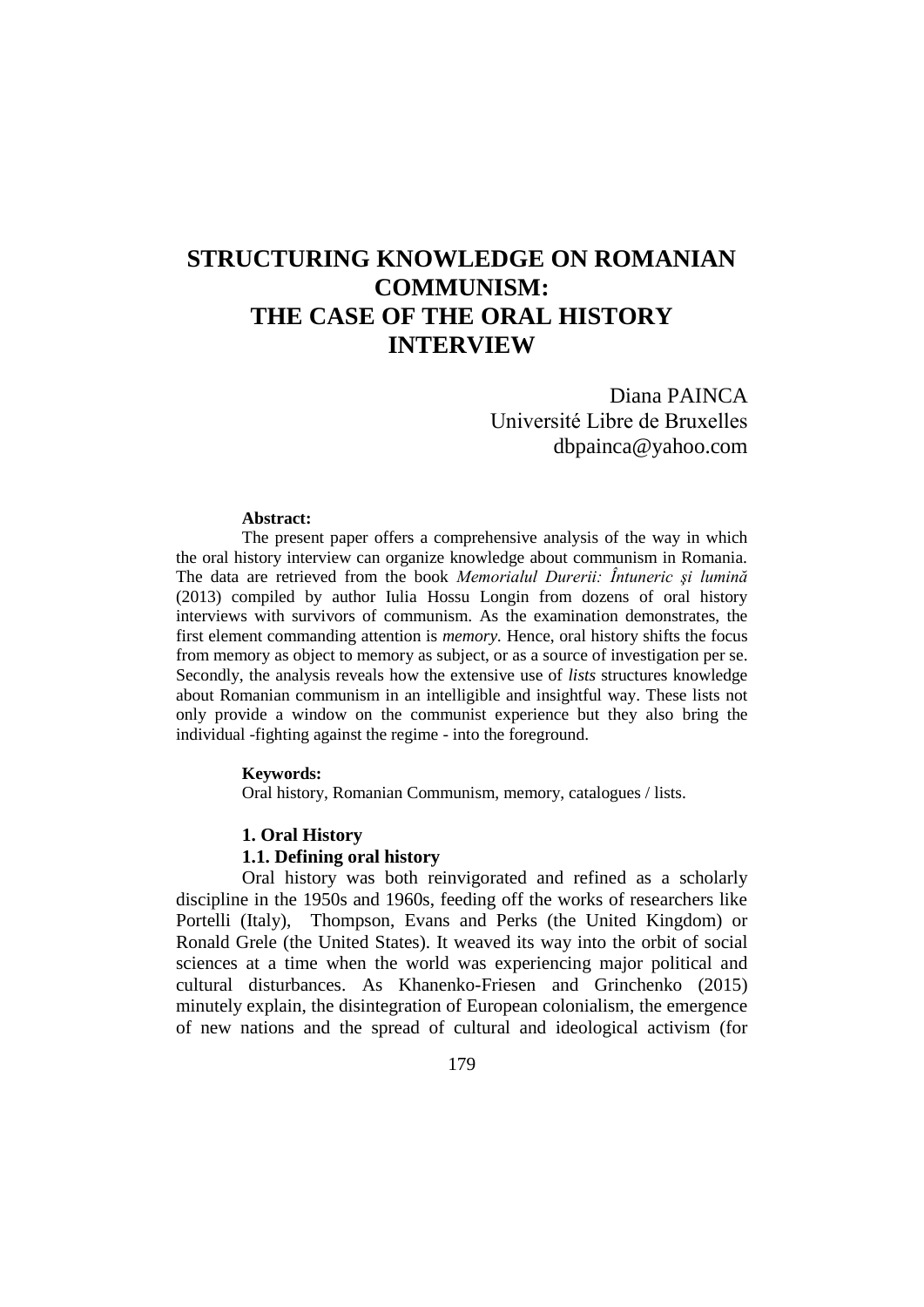human rights, gender equality or environment) coupled with technological breakthroughs (the tape recorder for example) made the world increasingly aware of its pluralism.

But what is oral history? In his widely acclaimed and cited work *The Voice of the Past* (1988) that paved the way for further research, Paul Thompson pithily yet meaningfully contends that "*…oral history is as old as history itself"* (P. Thompson, 1988, p. 25). The eminence of the oral tradition in pre-literate societies remains undisputed and one might rightly argue that history was at first, by definition, oral. It was thus the spoken word that held sway before the appearance of written history and it should be noted that myriads of written historical works were built around information transmitted orally (Thucydides' "History of the Peloponnesian War", Bede's "History of the English Church and People" in which the author drew on the "*countless faithful witnesses who either know or*  remember the facts"<sup>1</sup>).

Tumblety and Perks agree that oral history developed in the  $20<sup>th</sup>$ century as an offshoot of social history and sociology. The societal upheavals impacting mainly the working classes, the women and ethnic minorities had to be documented by complementary resources – that is, the collection of oral testimonies provided by these people. Benefiting from such a vigorous revival, the discipline started to elaborate its theoretical framework. The field and its objectives might have been defined in alternative ways, yet Ronald Grele's explanation is still regarded as a useful point of reference:

"*the interviewing of eye witness participants in the events of the past for the purposes of historical reconstruction*" (R. Perks, 2003, p. IX).

The true goal of oral history is embedded in its intrinsic power to create new meanings of the past through the agency of groups of people 'hidden from history' and who are now given the chance to simply enrich, correct or challenge the authoritative historical record. Historians like Cox, Summerfield, Grele, Thompson or Perks labour on the strength of the field to help the historical actors, previously on the side lines, take centre stage. As Thompson (1988) conclusively states, it provides a means of expression

 $\overline{a}$ 

<sup>1</sup> For further reference see https://www.le.ac.uk/emoha/training/no1.pdf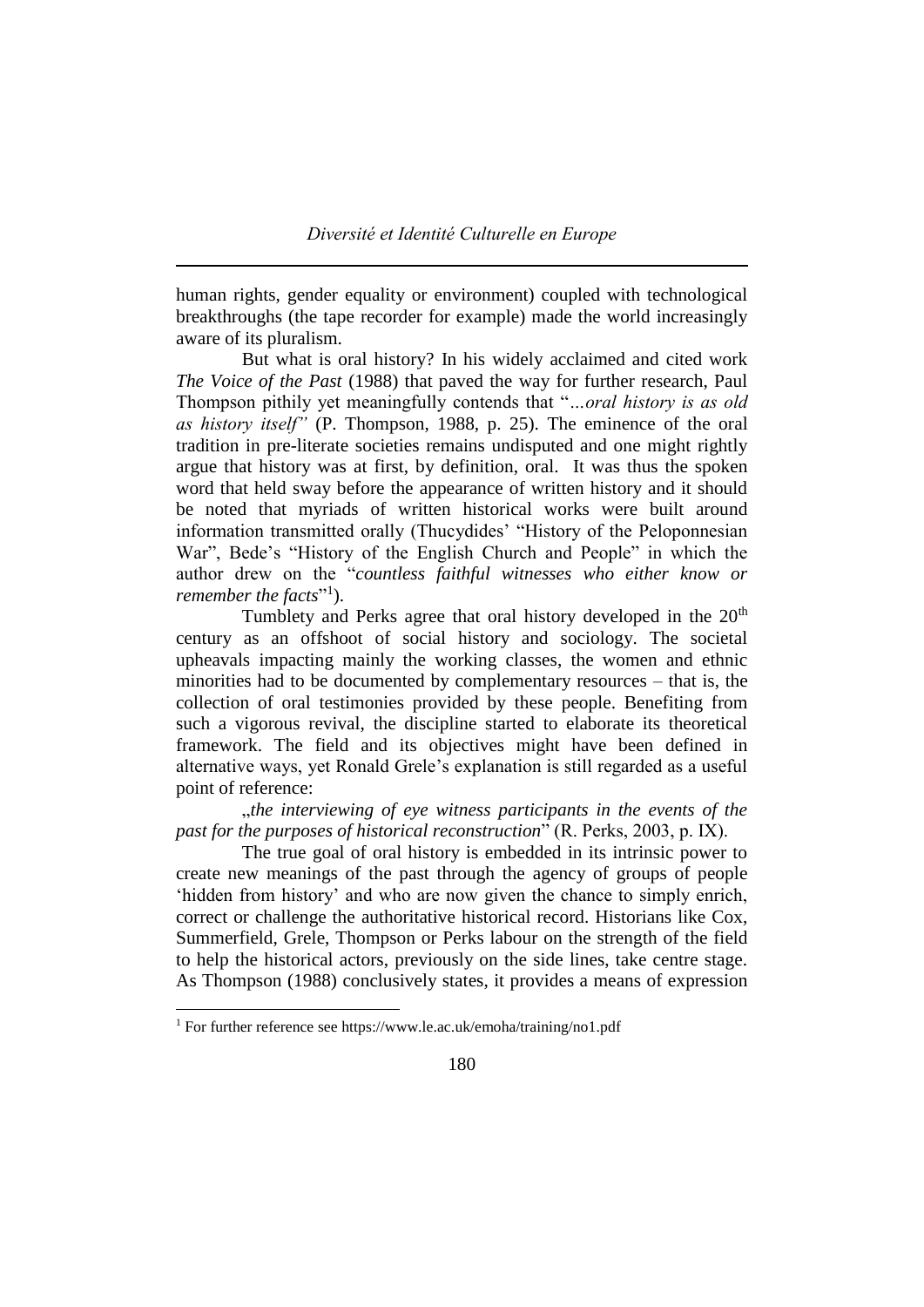for the lower classes, the defeated, the exploited, the beleaguered etc, people neglected by history who can reconstruct the past in a more realistic and clearer way.

# **1.2. Oral history in Post-Socialist Europe**

In their seminal work *Reclaiming the Personal Oral History in Post-Socialist Europe* (2015), Khanenko-Friesen and Grinchenko zoom in on the way oral history narratives are constructed in Eastern Europe, more precisely in the former Socialist countries. The Romanian case does not come under scrutiny, but the other examples provided can be easily extrapolated to other countries as well. No stone is left unturned and no document is neglected, their work being a laborious attempt to provide answers to a number of questions.

Why did not oral history develop in socialist countries? As the two historians argue, the answer clearly lies in the refusal of governments to let people, ideas, merchandise and capital freely circulate in their countries, cutting off any connections with the effervescent western world (N. Khanenko-Friesen and G. Grinchenko, 2015, p. 6). More than that, these regimes tended to conceal the wide gamut of human experiences using instead hackneyed language about equality, unity and interethnic harmony. The socialist ideology cultivated the image of a unitary state with common past memories and visions of the future.

Following the collapse of the Soviet Bloc, "*alternative memories and experiences of socialism"* (N. Khanenko-Friesen and G. Grinchenko, 2015, 2015, p. 7), that had previously been hushed up were finding their way back into public discourse. It became then obvious that post-socialist countries had "*more than one past*" (N. Khanenko-Friesen and G. Grinchenko, 2015, p. 7), which could be accessed via oral history interviews with first-hand witnesses. Oral history rose as a unique and indispensable tool in discovering the histories, achievements, universe and identities of entire groups of people, sharing their recollections, memories and stories.

As Khanenko-Friesen and Grinchenko pointedly remark, the development of the discipline was commensurate with the growing need to expose the stories of the past. However, as the practice of oral history is inescapably underlain by politics, it goes without saying that politicians were prompt to capitalise on its power (N. Khanenko-Friesen and G.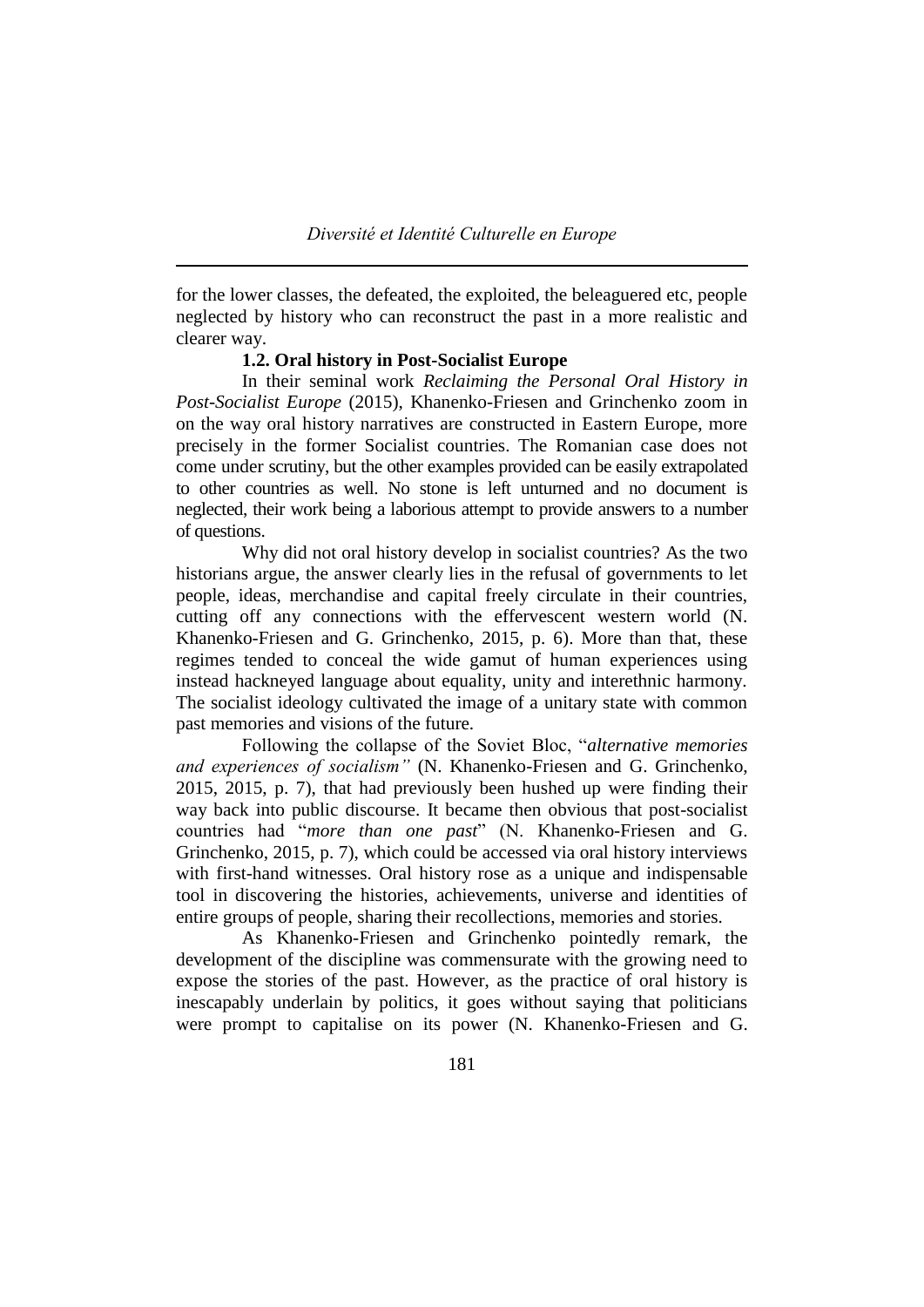Grinchenko, 2015, p. 8). New national projects heavily relied on the methods of oral history to bring the suppressed narratives of communism into the public eye and thus to incriminate the former regime. One of the first examples is offered by the oral history project unfolding in Hungary in the 1980s intended to harvest data about the 1956 Revolution.

More than that, research institutions and various programmes invested with the power to investigate totalitarianism spawned across these countries, with oral history being, of course, the main tool used to condemn this political system. To give just a few examples, the Romanian Centre for the Study of Communism (1993), the Memory Institute of the Slovak Nation, the Polish Institute of National Remembrance (1998), the Romanian Institute for the Investigation of Communist Crimes (2005), and the Czech Institute for the Study of Totalitarian Regimes (2007), all are dedicated to a trenchant analysis of the crimes perpetrated by these regimes. Apart from archival work, they have also set out to interview thousands of victims, in their attempt to prove the pernicious and corrosive impact of communism in Eastern Europe.

Yet another important function exercised by oral history in postsocialist countries reflects the effect of this burgeoning field on the humanities and social sciences. Parting with the social classes and institutions and away from the collectivist take on history, the new public discourse brought into the limelight the experiences of individuals who lived under the regime. More than that, in the second half of the 20<sup>th</sup> century, history itself, as an academic discipline, steered away from a positivist stance (focussing on nations, politics, conflicts) to a more social type of history, that reclaimed the importance of daily life, ideas and "*the history of humanity whatever the context*" (N. Khanenko-Friesen and G. Grinchenko, 2015, p. 12). These mutations and the reassertion of biographies, personal stories and narratives (as methods of historical investigation) occurred concertedly, catapulting the individual onto the public arena. Consequently, using mainly the interview as research tool, oral history can undoubtedly be considered at the leading edge of the developing post-socialist social sciences.

Last but not least, oral history legitimises and validates the individual as an active participant in history. Interestingly enough,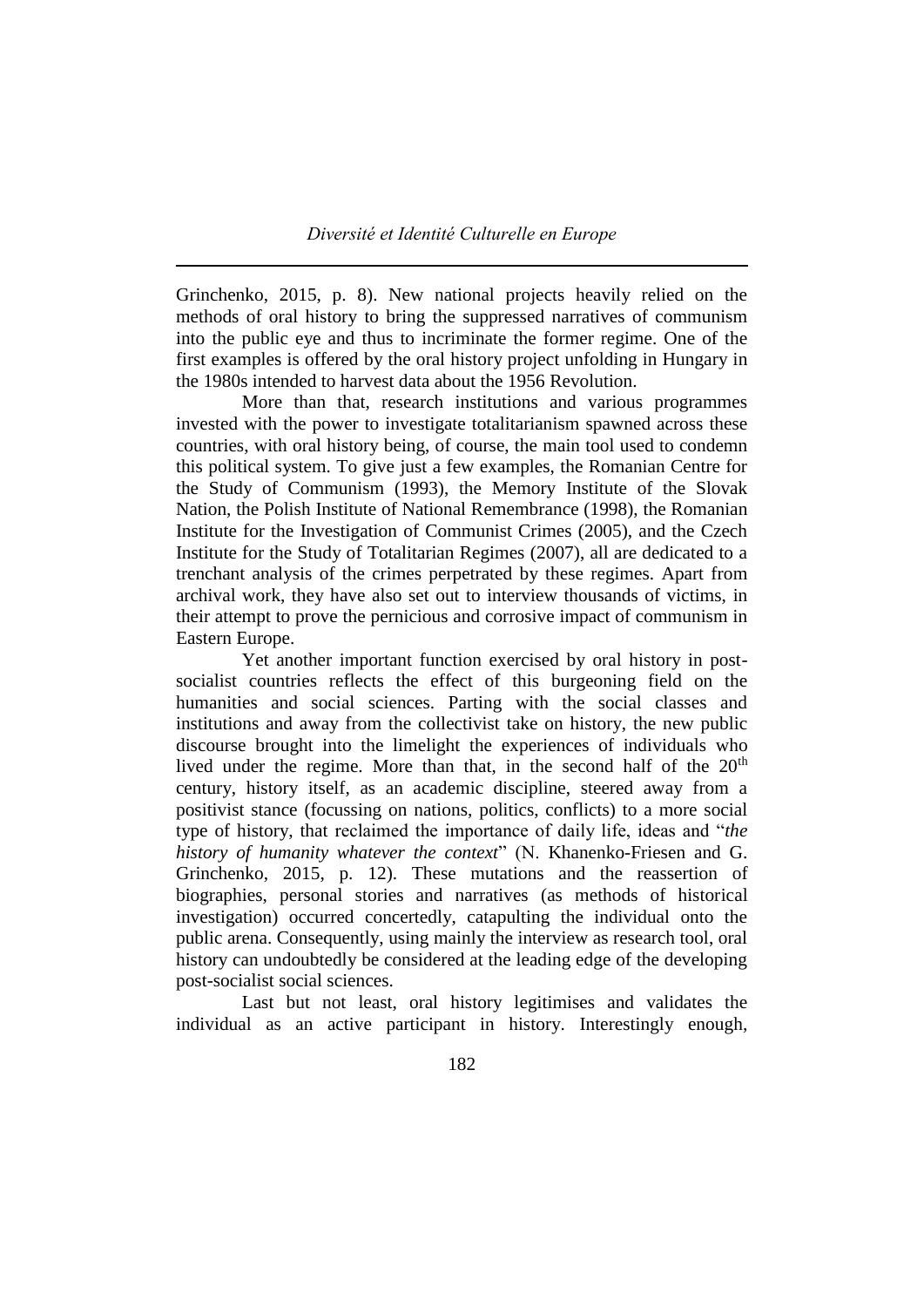Khanenko-Friesen and Grinchenko confidently claim that, if the discipline was framed theoretically in the West, its more practical approach was undoubtedly delineated in the East by the very singular nature of its territories.

# **2. Communism in Romania**

Since the present paper is developed around the oral history interview on Romanian communism, a rough outline of this historical episode is indeed necessary.

Talking about communism means not only unearthing hidden truths, but also gaining a better understanding of the regime so that people could come to terms with the past and act sensibly in the present.

In the space of more than 25 years after the Revolution, research on communism has evolved rather sluggishly, as historians themselves had to approach their discipline anew. One prominent historian that has investigated communism in Romania is Vladimir Tismaneanu. Political scientist and director of the University of Maryland's Centre for the study of Post-Communist societies, he has written extensively and trenchantly about the Romanian communist regime. In works like *Stalinism for all seasons: A political History of Romanian Communism* (2003) or *Communism and Post-Communism in Romania: Challenges to Democratic Transition* (1998) he peels off the layers of the Soviet-style regime, dealing with the Communists' ascension to power, the Gheorghe Gheorghiu-Dej dominance, the period between 1963-1964 when the Romanian Communist Party disowned the Kremlin rules and embraced nationalist symbols and discourse, and that spanning between 1965-1989 and characterised by Ceausescu's policy of national communism.

The British historian Denis Deletant (1999) sought to delve into the terror-stricken years of Dej's rule in his work *Communist terror in Romania: Gheorghiu-Dej and the Police State, 1948-1965*, while also weaving together the story of Romanian Communism in *România sub regimul communist* (2010). Compelling and pertinent accounts are also Peter Molloy's *The Lost World of Communism* (2009) and Martyn Rady's *Romania in Turmoil* (1992).

Last but not least, it should be noted that historians' archival examination is complemented by valuable field work that aims to recover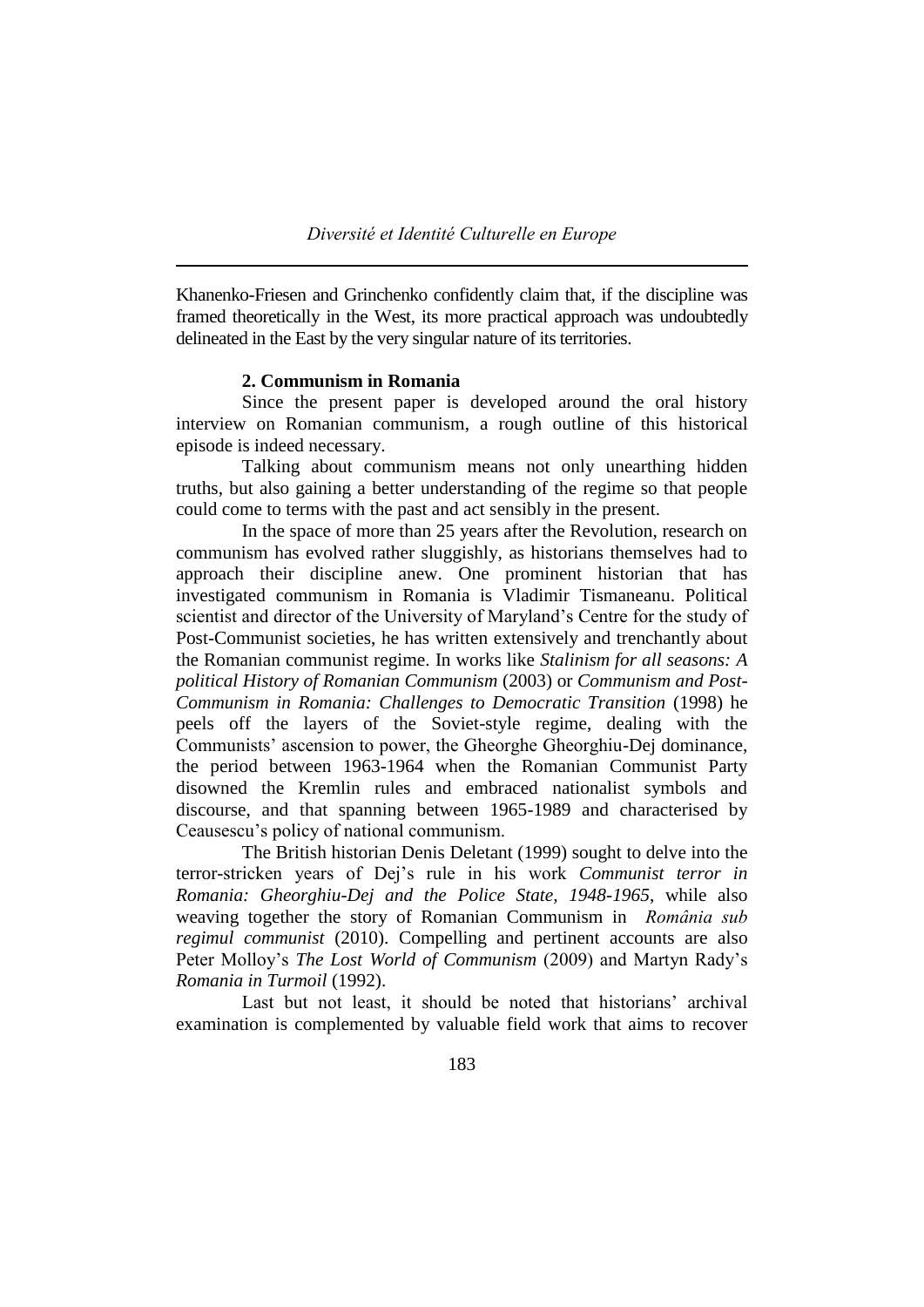the truths of the past by turning and listening to its oppressed witnesses. The foundation of the Oral History Institute in 1997 has stimulated the publication of numerous oral history interviews with former political prisoners, dissidents, members of armed resistance groups that provide a first-hand narrative of their communist experiences. Amongst the most prominent ones, I can single out *Rezistenţa anticommunistă din România: Grupul "Capotă-Dejeu" (1947-1975): mărturii* (2006) by Cosmin Budeancă and Bodeanu Denisa or *Suferinţa nu se dă la fraţi...": mărturia Lucreţiei Jurj despre rezistenţa anticomunistă din Apuseni: (1948-1958),* by Cosmin Budeancă and Cornel Jurju (2002). Another important oral history project is pieced together by Doru Radosav's *Rezistenţa anticomunistă din Apuseni: Grupurile: "Teodor Şuşman", "Capotă-Dejeu", "Cruce şi Spadă": Studii de istorie orală* (2003).

All these works demonstrate, as Tismaneanu<sup>2</sup> himself acknowledged, that the past (as in the case of many other former socialist countries) is inextricably linked to the present and cannot be simply repudiated or overlooked.

# **3. Analysis**

 $\overline{a}$ 

As I have previously shown, the oral history interview has been effectively used in post-socialist countries as a method of organising knowledge about the past and providing insightful and subjective narratives about the communist experience.

In what follows, I intend to look at the general patterns that emerge when knowledge on Romanian communism is cast in the form of an oral history interview. Consequently, my analysis reveals two striking patterns: the question of memory and the use of lists. The data used have been extracted from the Romanian book *Memorialul Durerii: Întuneric şi Lumină*  by Iulia Hossu Longin (2013, published by Humanitas) which brings forward interviews with former members of the Anti-Communist Resistance Groups that fought in the Carpathian Mountains. It should be mentioned that I translated from Romanian into English all the examples surveyed hereunder.

<sup>2</sup> For further reference see https://www.ucis.pitt.edu/nceeer/1998-811-23-Tismaneanu.pdf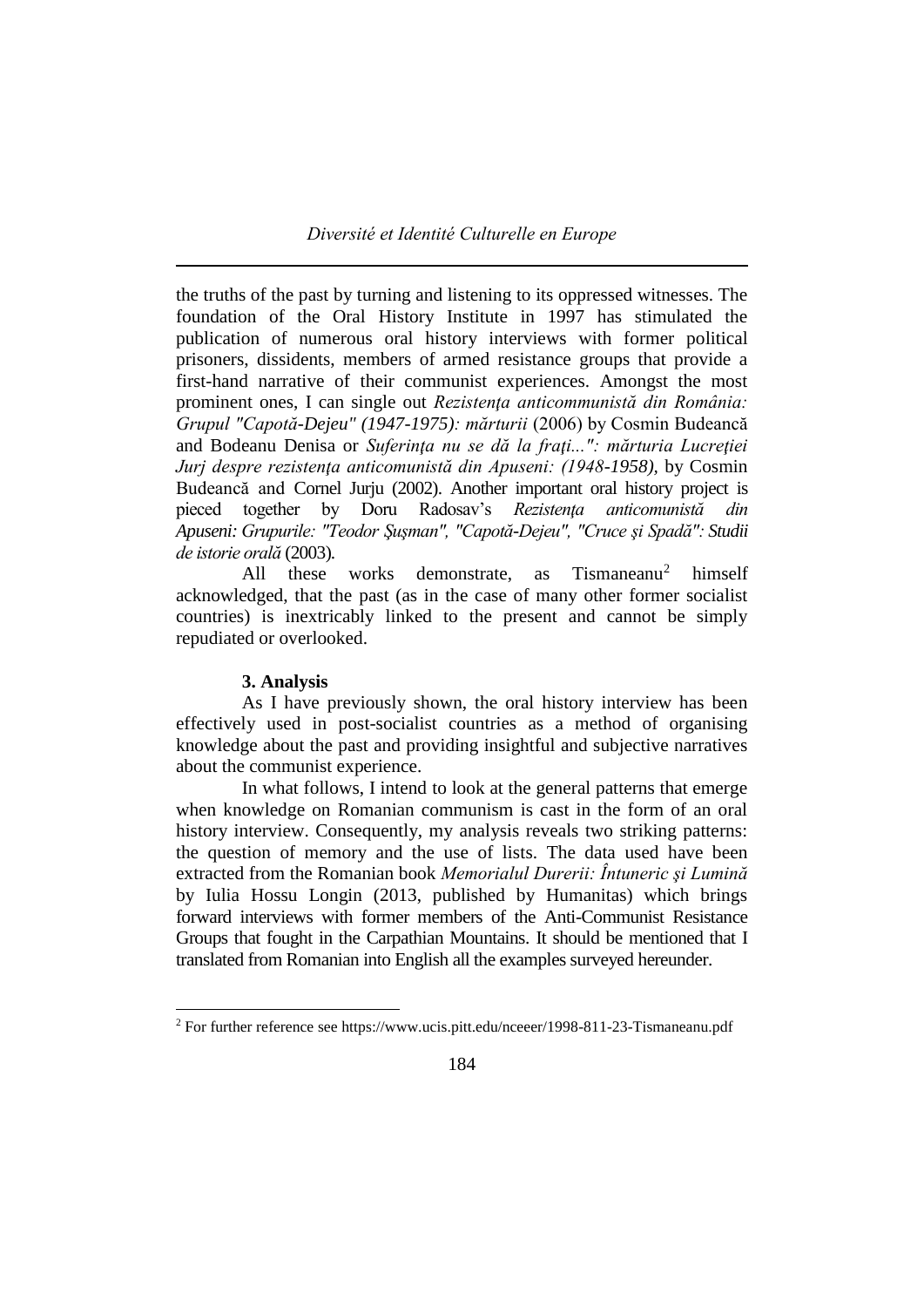### **3.1. Memory and the reconstruction of the past**

In the early 1970s, oral historians were interested in finding witnesses to the events they were writing about. Their main concern was the accuracy and reliability of the information provided. However, contemporary research investigates the narratives people create about the past and perhaps more importantly, the ways in which society, culture and psychology impinge on human memory. In other words, there has been a shift in focus from *what* is said to *how* things are said, to how people handle memory when reconstructing their stories (Samuel 1971, Thompson 1988, Turnbull 2000, Summerfied 2000, Tumblety 2013).

One of the hallmarks of oral history, *memory* has been a much used and abused term. At first, it was frowned upon, being considered a featured that hinted at the mediocrity of oral history. According to historian Eric Hobsbawm (P. Summerfield, 2016, p. 3) memory could not be a reliable conduit for historical work. Nevertheless, citing Trevor Lummis, Penny Summerfield (ibid) aptly explains that if short-term memory gradually deteriorates as a result of age (being thus difficult to recollect the events that occurred yesterday) long-term memory might be refined.

More than that, Thompson supports this claim adding that the reliability of memory is determined by the sort of things remembered. Certain dates and public episodes might not be easily recollected, yet regular activities or personally significant events are remembered without great difficulty. Annmarie Turnbull's view on this topic gives even more substance to the idea that memory is generated where "*it has made an emotional impact*" (A. Turnbull, 2000, p. 25).

In her gripping and compelling work *Memory and History: Understanding memory as source and subject* (2013), Joan Tumblety showcases the epistemological, methodological and ethical setbacks the historian might experience when tapping into such an intricate concept. She sets out to explain that scholars do not tackle memory "*just as source but as subject*" (Tumblety, 2013, p. 2). Elaborating on this tenet, Tumblety argues that historians are preoccupied not only with what is remembered but rather how and why people remember past events in one way and not in another. What becomes then more scientifically important is how a particular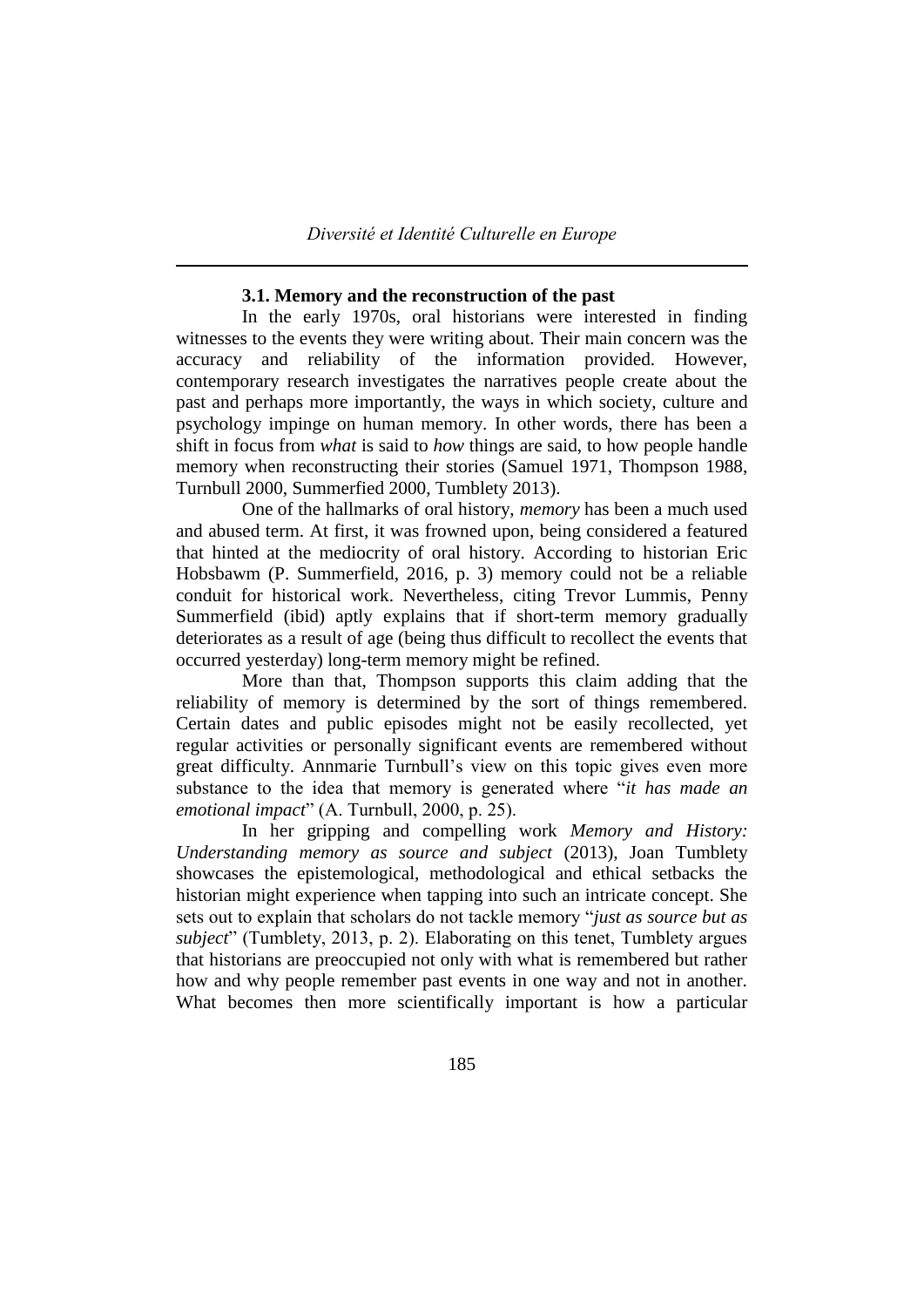depiction of the past is integrated, supported or neglected through the channels of the present (both on personal and public levels).

Her ideas resonate with those of Thompson who states curtly, yet pertinently, that: "*History, in short, is not just about events, or structures or patterns of behaviour, but also about how these are experienced and remembered in the imagination*" (1988:162).

As I have seen in my analysis, interviewees may be asked if they remember certain episodes, people's names, occupations, etc. Their answers may vary from 'yes' or 'no', to 'I have vague memories' or 'my most vivid memory is...'.

As my research pointed out, it is worth mentioning the interviewer's role in organising and teasing out important information ("*Mrs. Alexandrina Murariu-Cârstea, when did you find out that your father was executed?;* L. Hossu Longin, 2013, p. 257), insisting on certain matters ("*Please tell us, when did that meeting take place? Was it in July 1950?*"; L. Hossu Longin, 2013, p. 132) or channelling discussion towards different issues ("*You live now in the United States. Do you miss Romania*?"; L. Hossu Longin, 2013, p.231). He may ask for more details, question information or, on the contrary, encourage interviewees to frame their stories the way they see fit.

Thus, it is worth mentioning that both Turnbull and Tumblety emphasize the need for scholars to comprehend that their *living* sources of analysis provide an interpretation of the past imbued with thoughts, feelings, beliefs and principles. An understanding of the *truth* of the past is hence conditional on a decoding of these elements. Perks also substantiates this postulate, adding that meanings cannot be severed from the social and political background against which they are framed. As a result, memory "*is not a solitary act*" (R. Perks, 1998, p. 335). This stance is further reinforced by Penny Summerfield who considers that the various messages about the past, trickled down through the medium of family traditions, group culture, religion, politics, media etc., shape the way people remember and interpret their private stories.

The study of memory gains indeed an ever-increasing importance in oral history, for researchers collectively acknowledge that this is not a static repository of facts, but rather an active mechanism designed to create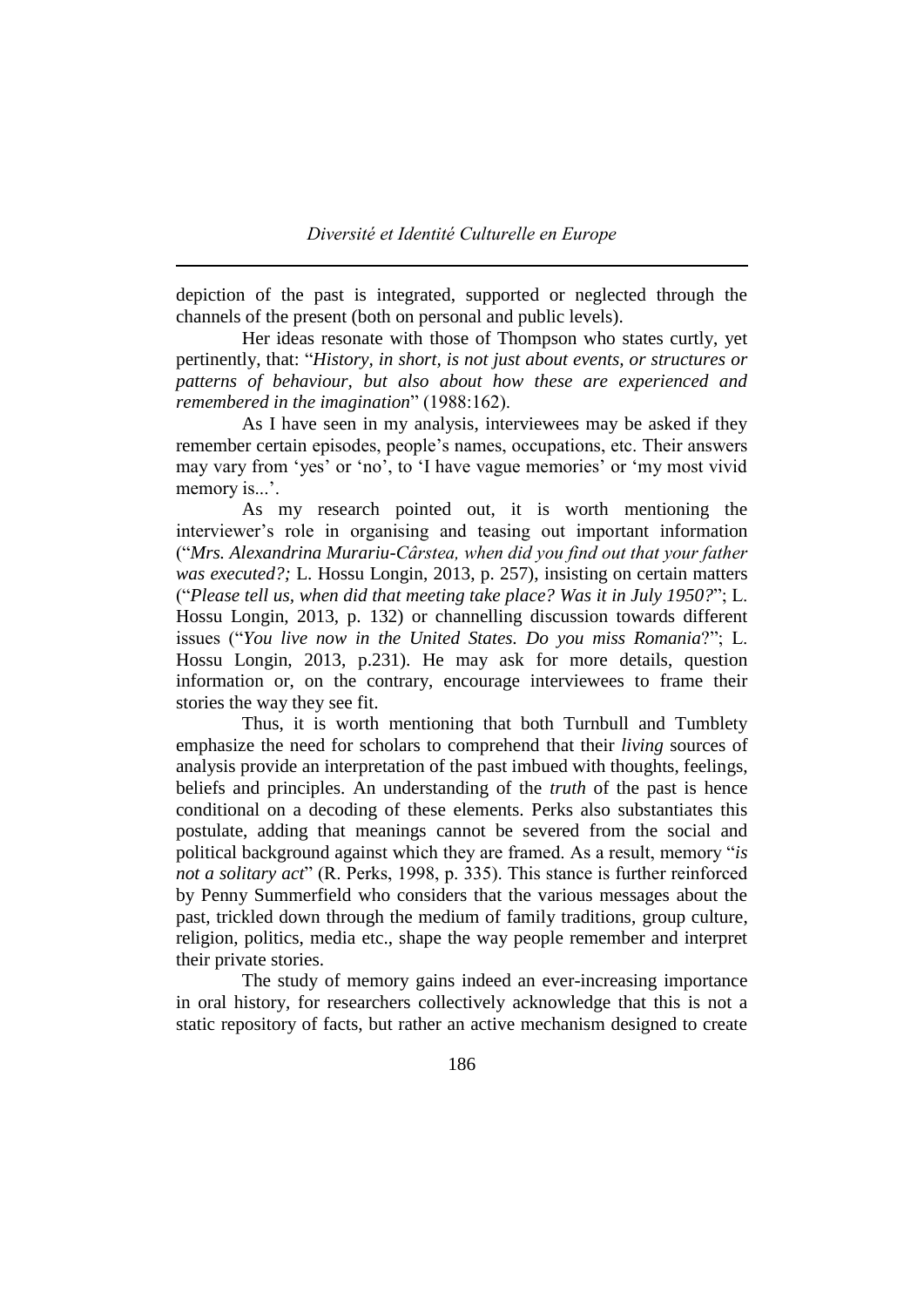meanings. Portelli thus identifies the greatest value of oral history not necessarily in its power to preserve the past but rather in the transformations (on a personal and socio-economic level) caused by memory. All these changes illustrate the narrators' struggles to understand the past and "*give a form to their lives, and set the interview and the narrative in their historical context"* (R. Perks, 1998, p. 69).

# **3.2. Lists**

How can we organize information about the Romanian communist past so that this could make sense and be useful? Structures such as lists acquire a role to be reckoned with. Even though not conspicuously employed, lists can adduce evidence or corroborate different statements of the interviewees, or, interestingly enough, emphasize the veracity of their declarations by bringing into the public eye fallacious or contrived Securitate documents. The chapter dedicated to the fighters in Banat Mountains brings into sharp relief a list of the people executed by the Securitate:

- "Nicolae Ghimboașă, sentenced to twenty years of hard labour. *Died of pulmonary TB on 2 August 1949 at 12 o'clock.*

- *Gheorghe Luminosu, sentenced to ten years in prison. Died on 2 August 1949 at 10 o'clock. Heart failure.*

- *Gheorghe Popovici, sentenced to hard labour for life. Died on 2 August 1949. Chronic myocarditis.*

- *Petre Puşchiţă, sentenced to fifteen years of hard labour. Died on 2 August 1949 at 12 o'clock. Cause: hypertension.* 

- *Gheorghe Smultea, sentenced to hard labour for life. He died in the same year and on the same month and day, but at 1 PM, of pulmonary TB.* 

- *Teodor Ungureanu, hard labour for life. He died on the same date and hour. Diagnosis: pulmonary TB.*

- *Aurel Vernichescu, sentenced to hard labour for life. He died in similar conditions. Diagnosis: circulatory failure and hypertension*  (L. Hossu Longin, 2013, p. 60-61).

This list, pointing out the natural death causes of so many political detainees, contrasts starkly with the truth. As Marcel Cazacu (vice-president of the Association of former political detainees in Romania) testifies, death certificates were issued by the Securitate, bearing no doctor's signature and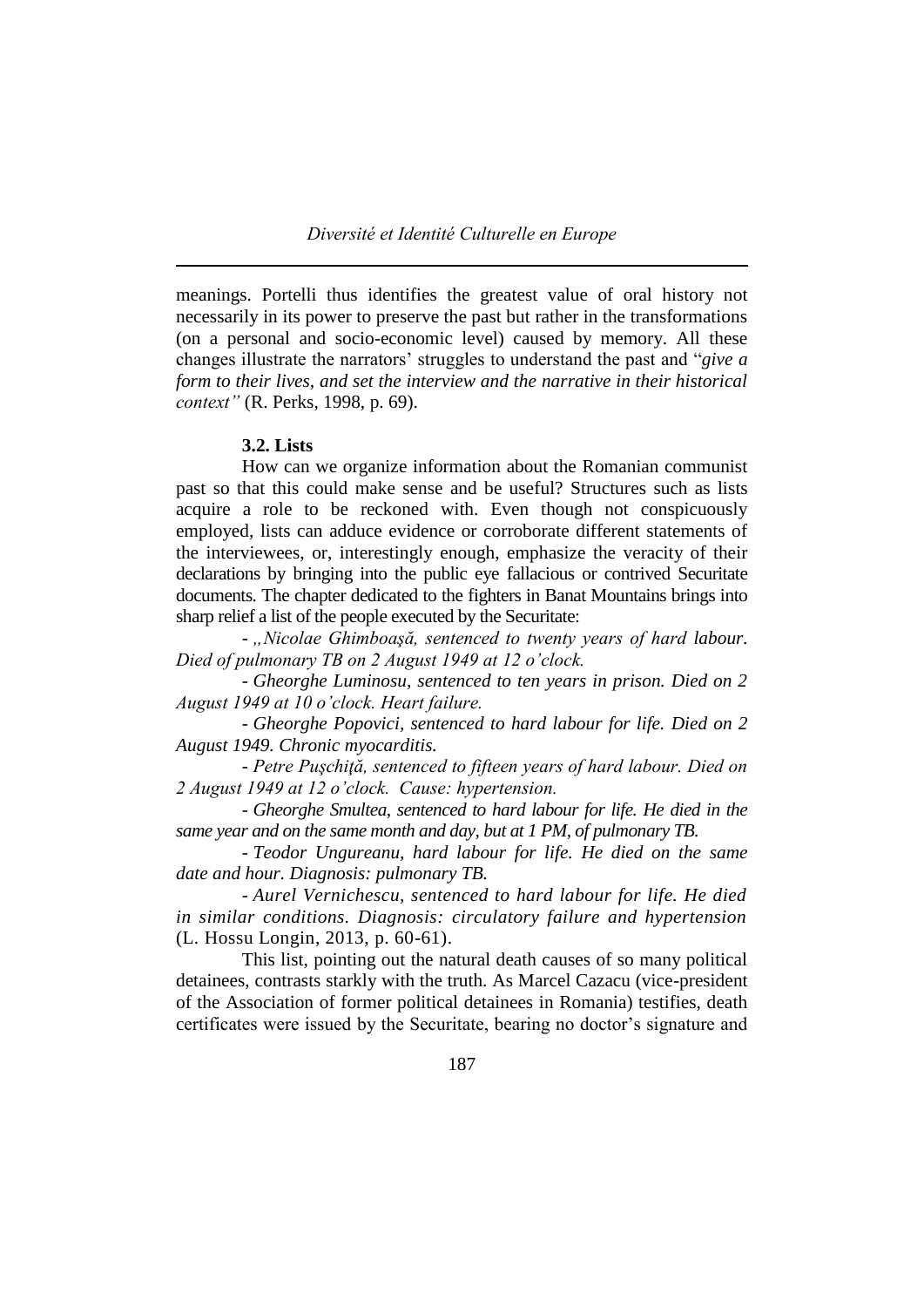putting forth unlikely death causes. According to him, the falsity of these acts churned out by the Securitate to conceal the executions of the prisoners, is glaringly obvious - all people in question died on the same day, some even on the same hour and of the same causes.

Hence, the use of this list found in a register, offers a snapshot of the Securitate's machinations to mask its wrongdoing and obtain the legitimacy of the regime it defended. A vestige of the communist public discourse, this list is countered by oral history interviews that seek to provide an accurate and true account of the communist past.

To continue, as the interviewer painstakingly explained, towards the end of the 1940s, the clusters of villages lying at the foot of the Western Romanian Carpathians, resembled a battleground. The Securitate started taking retributive action against entire communities that supported the socalled bandits. What is more, the interviewer laments the absence of photos of these people, whom she called 'martyrs', claiming that the Securitate wiped out all traces of their existence. However, the Securitate files provide a revealing glimpse at these people, their identity, fortune, age, education and families. The following list, rather rigorous and thorough in its composition, is pre-eminently used with an affective purpose. It aims to stir up feelings and emotions about the communist experience and incorporate personal stories into the Big History, giving thus a voice to the unknown actors of the past.

- [...] *"Pavel Bona, peasant, no wealth, 29 years old, 7 grades, one child: Matei;*

- *Dionisie Carepa, ploughman, no wealth, 37 years old, 4 grades, one child: Ana;*

- *Corneliu Costescu, lawyer, 34 years old, degree in law;*

- *Petre Domăşneanu, student in the fifth year at Medical School, 25 years old, grandson of colonel Petre Domăşneanu, executed at Pădurea Verde;*

- *Samuilă Duicu, the fourth of the Duicu brothers, peasant, no wealth, 25 years, 4 grades, one child: Ana;*

- *Alexandru Nicolici, priest, wealth 4 acres of land, 38 years old, degree in theology, one child: Speranţa;*

- *Ştefan Popescu, lieutenant-colonel, no wealth, 48 years old, bachelor's degree, one child: Florica;*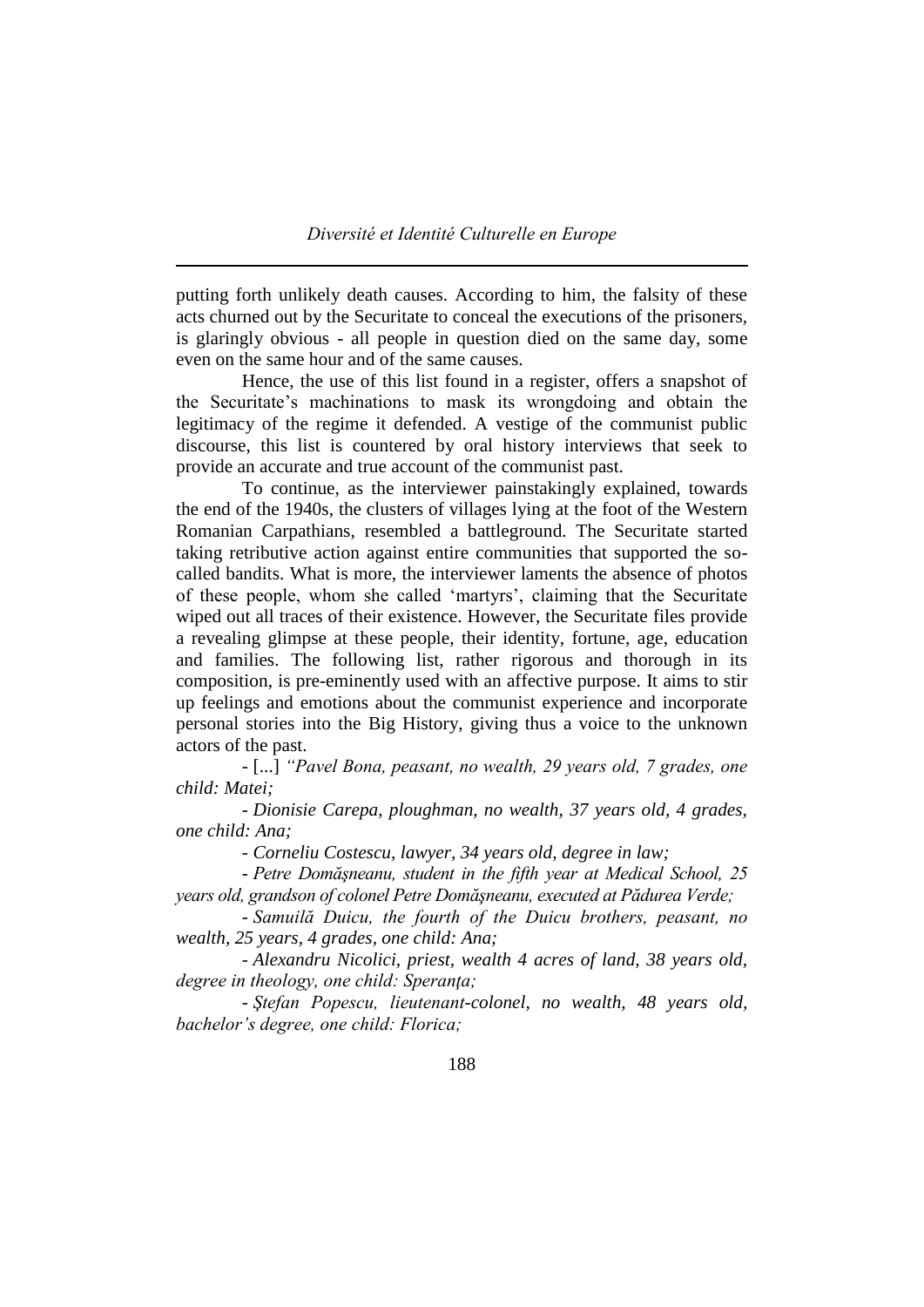- *Pavel Stoichescu, middle peasant, 32 years old, 5 primary school grades, one child: Călina [...];* (L. Hossu Longin, 2013, p. 63-65).

The oral history interview, by definition a method steeped in subjectivity, acquires even more validity when recollected stories are corroborated by lists. Such an example is given by a simple, unadorned list that uses words sparingly and groups the persons executed by the Securitate according to the villages they came from:

 *"Executed on sight, without trial, during the massacre of 1949:*

- *Apateu village (Arad county): Gheorghe Maliţa, Ioan Mang, Petru Moţ, Aurel Moţiu, Simion Stan;*

- *Batar village (Bihor county): Ioan Crăciun, Ioan Sucigan;*

- *Berechiu village (Arad county): Mihai Haiduc, Gheorghe Ilonca;*

- *Chişlaca village (Arad county): Ioan Moţ;*

- *Coroi village (Arad county): Matei Leucuţa;*

- *Girişul Negru village (Bihor county): Ioan Bolog, Gheorghe Botou, Silviu Sârbu;*

- *Şepreuş village (Arad county): Petru Faur, Mihai Incicău, Ioan Pârvu, Ioan Stana;*

- *Şomoşcheş village (Arad county): Ioan Faur, Gheorghe Margine;*

- *Susag village (Arad county): Ioan Huţiu, Teodor Huţiu;*

- *Ucuriş village (Bihor county): Ioan Bodean, Alexandru Mateoc, Florea Mateoc, Ioan Mateoc son, Ioan Mateoc father, Ioan Panta"* (L. Hossu Longin, 2013, p. 88).

Therefore, a sense of gravity infuses this list, which, if read aloud, might sound like a death statement reminiscent of those tragic episodes that punctuated Romania's communist past.

In much the same vein, the names of those who took to the mountains offering resistance to the oppressive regime are also catalogued. The fighters who died either in clashes with the Securitate forces in the Făgăraş Mountains or in prisons or under fire from the death squad, are all recalled in the following list:

"*Gheorghe Arsu, peasant, born in the Râuşor village. Wounded in fight, he died following his release from prison;*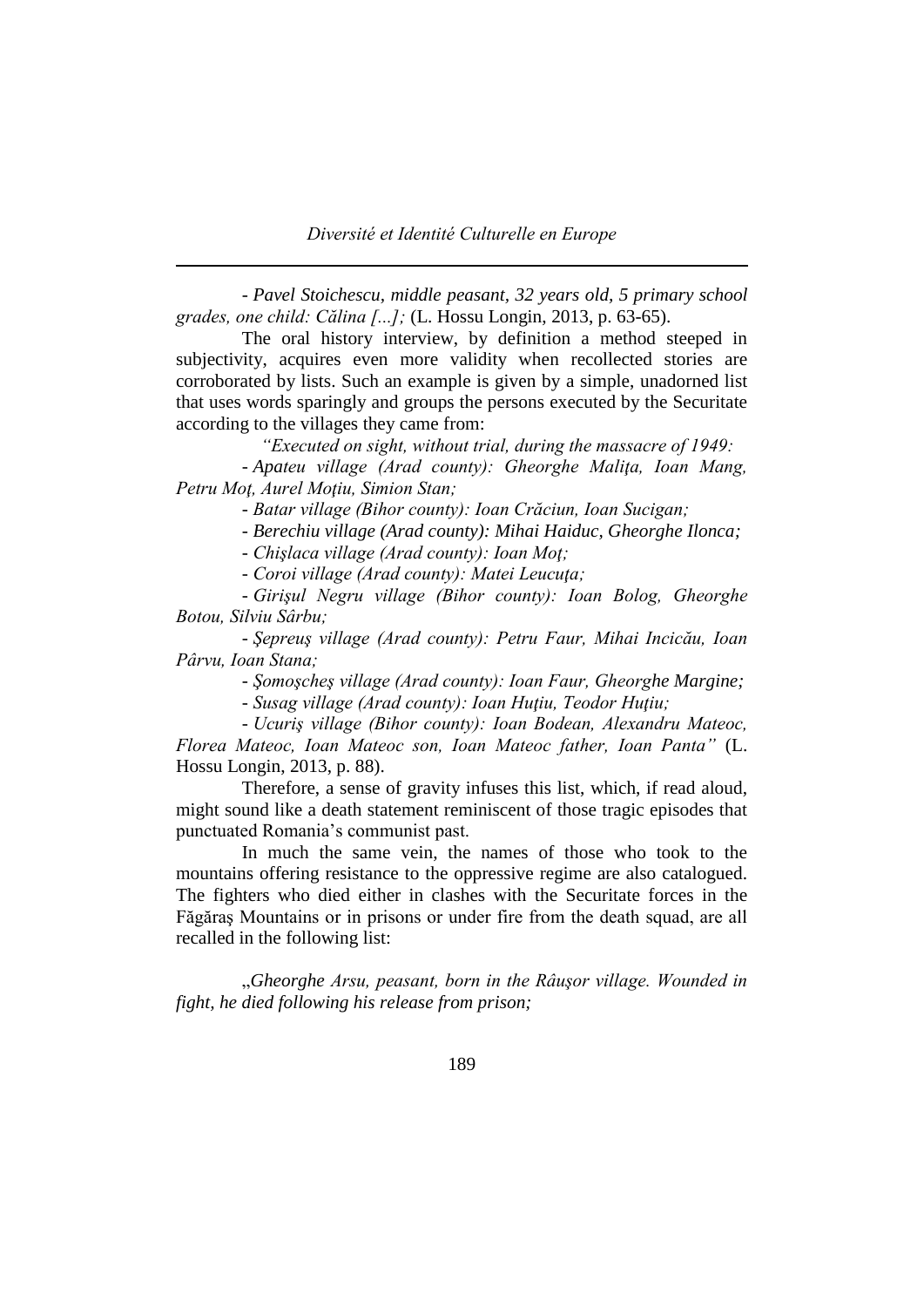*Arsenie Boca, monk, abbot of the Sâmbăta Monastery, imprisoned many times. Died prior to the revolution;*

*Ion Chiuşdea, called 'The Teacher', born in Berivoi village, a student in Cluj. Executed in 1957;*

*Marcel Cornea, born in Şinca Veche, student at the Faculty of Pharmaceutical Science. Killed in a fight.* 

*Partenie Cozma, officer, he provided the fighters with weapons. Executed in 1952.* 

*Ion Duminecă, born in Aluniş-Olt village, student. Executed in 1952.* 

*Brothers Andrei and Gheorghe Haşu, born in Pojorta. The first, a worker, was killed in a fight in 1952. The second, a peasant, was executed in 1957;*

Laurean Haşu, called Lion, born in Breaza village, student. *Executed in 1957;*

*Mihai Maga, born in Berivoi village, student. Served fourteen years in prison. Died after his release from prison;*

*Victor Metea, born in Ileni village, student at Medical School. Executed in 1957;*

*Ioan Mogoş, born in Toderiţa village, pupil. Killed in fight;*

*Gelu Novac, born in Făgăraş, pupil. Killed in a fight near Blaj together with Gheorghe Şovăială;*

*Gema Novac, daughter of teacher Mihai Novac, born in Făgăraş. Died following her release from prison;*

*Ion Novac, born in Berivoii Mari village, student. Executed in 1957. His father, Pătru Novac, was imprisoned for fourteen years and died after serving his sentence;*

*Toma Pirău, called Porâmbu, peasant. Returned from the Air Force and refused to join the communist army. Killed in fight in 1950;*

*Ion Pridon, primary school teacher, born in Pârâu village. While in prison, he was asked to deny his faith. Sentenced to death, he died in Jilava;*

*Silviu Victor Socol, born in Berivoi village, wounded in fight. Executed in 1952;*

*Remus Sofonea, born in Drăguş village, student. Killed in fight;*

*Niculae Stanciu, born in Aluniş-Olt village, student. Executed in 1952;*

*Gheorghe Şovăială, born in Berivoi village, student. Killed in a fight near Blaj"* (L. Hossu Longin, 2013, p. 233-234)*.*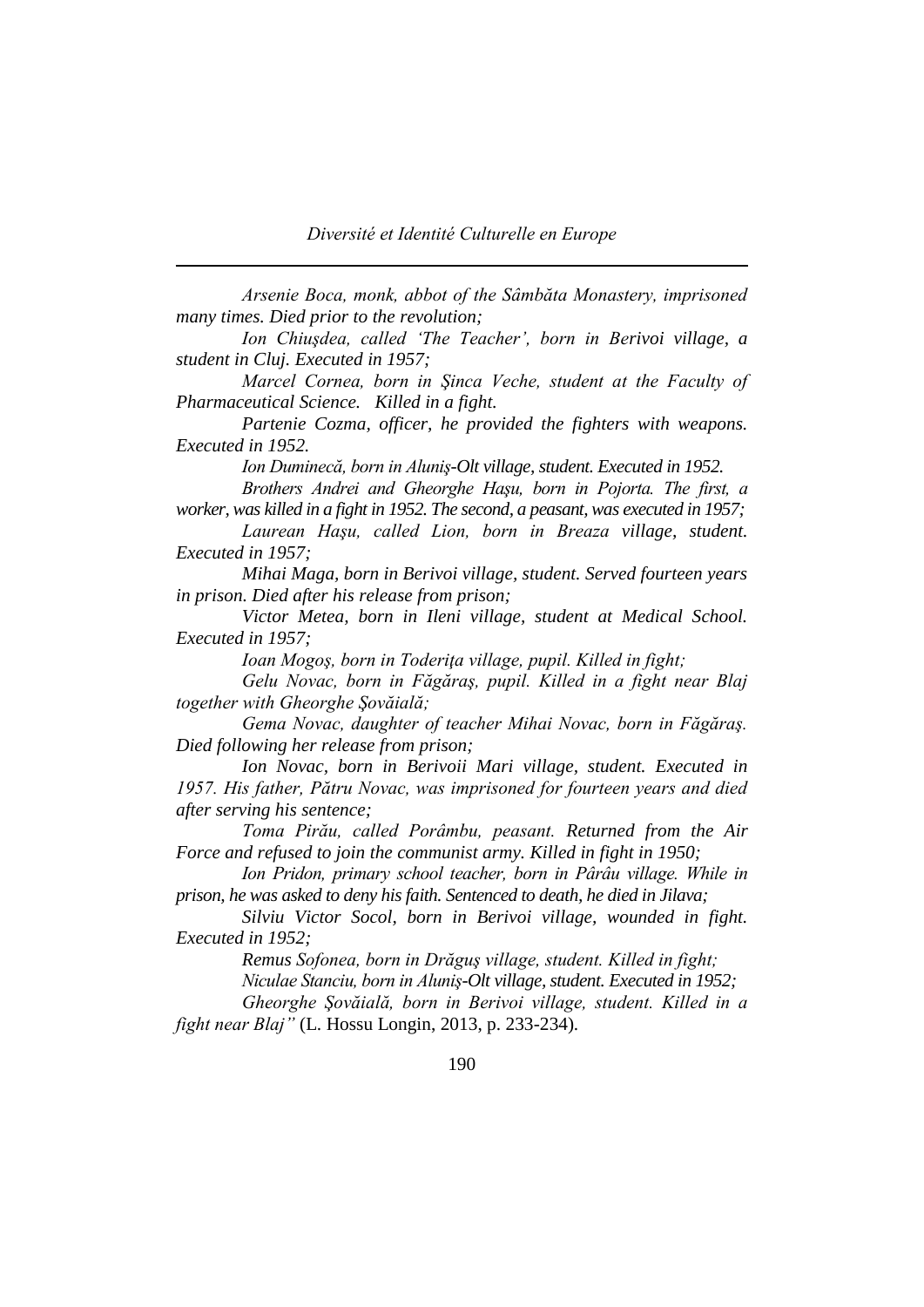This list that states, in a telegraphic-like style, the real names of the partisans, their birthplace, occupation and death circumstances, fleshes out or rather supplements the oral history interviews. By turning the spotlight on real people and their personal stories, these interviews are buttressed by such lists, acquiring more credibility and significance. Seamlessly interwoven with the oral history interviews, the lists organize knowledge around a well-defined pattern, namely that of the individual who contributed to the development of events and whose heroic acts need to be retained by the Big History.

To continue, it may not be surprising to discover that lists are also used to add colour to the interviewees' descriptions about the 1989 Revolution. Hence, the attempt to catalogue the slogans chanted by the demonstrators in Timişoara is felicitous, as it zooms in on people's demands and emotional build-up of the historic event.

*"The evolution of slogans shouted out on 16 December 1989: "This is the beginning", "We want bread!", "We want heat", "Free-dom", "God exits", "Wake up, Romanian!", "You won't get away with it!", "Down with Ceauşescu!", "Down with the tyrant!", "Down with the*  reelected one!", "We aren't going anywhere!", "The army is with us!", *"Cowards! Cowards!", "We are the people, whom do you defend?", "Romanians, come with us!", "Don't be afraid, come with us!", "The students! The students!", "Students, come with us!", "No violence!", "Today in Timişoara, tomorrow in the whole country!", "Come down! Come down!", "We are fighting! We are fighting! We are fighting and we are winning!", "Down with communism!", "Down with Ceauşescu!"* (L. Hossu Longin, 2013, p. 393-394).

The rising crescendo of people's excitement is reflected by the changing themes of their demands charted effectively by the list. Their cries for basic needs segued into ones for (religious) freedom and reawakening of the nation. As the demonstrators worked themselves up into a frenzy, they called for the ousting of Ceauşescu or the tyrant, manifesting their refusal to leave. Emotions escalated, and people felt more emboldened and exhorted the entire nation to join them. Finally, their slogans reached such a pitch that they envisioned their victory and called more emphatically for the end of communism and Ceauşescu's regime.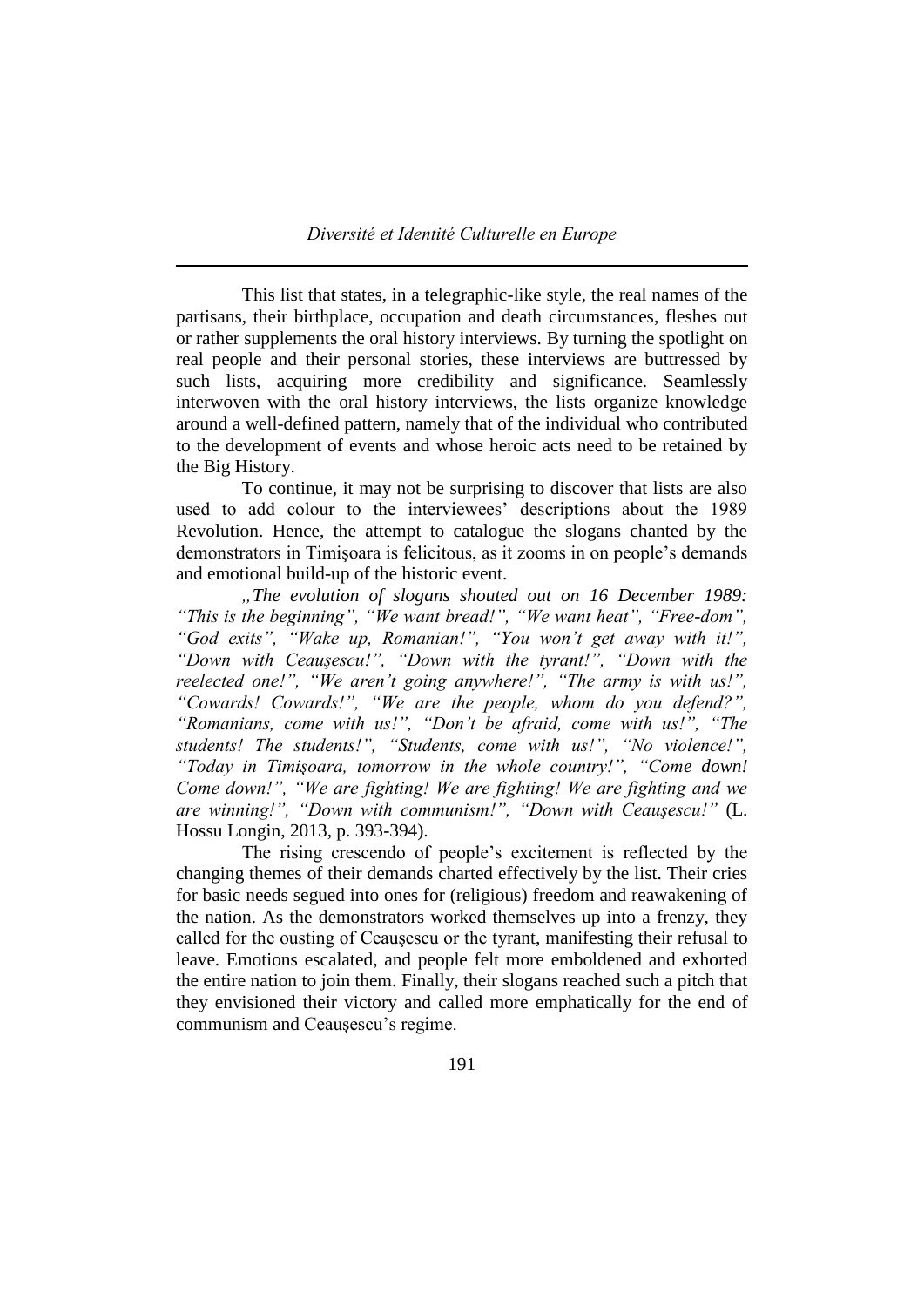It would then be interesting to note, even briefly, that the orders issued by army commanders are also catalogued, offering thus a glimpse into the manoeuvres of the opposite camp. Despite its conciseness, the list oozes violence, ruthlessness and a wicked determination to shoot down the unarmed protesters.

"*Orders given by the army commanders: "You'll shoot at live targets!", "Strike without any mercy!", "Shoot them down, they are not people!", "What are you waiting for? Open fire!", "If you let someone break through, I will accuse you of committing treason against the state!", "We won't forgive anything!", "I've received orders to open fire. And that's exactly what I'm doing!"* (L. Hossu Longin, 2013, p. 410).

This sequence of instructions provides a clear picture of the intentions of those opposing the demonstrators in the streets and can only hint at the proportions taken by the ensuing clashes.

Last but not least, oral history interviews can fall back on lists when explanations or supporting details are deemed necessary. Hence, interviews with former participants to the 1989 revolution are cemented by whole paragraphs listing the names of those who lost their lives in Timisoara on the 17<sup>th</sup> of December 1989. What is more, the exact places of shoot-outs that numbered many casualties are also inventoried. According to the Military Prosecutor's charge, the orders given by the generals of the Ministry of National Defence claimed lives all over Timişoara:

- *"in the area of the Orthodox Cathedral, twelve people dead and thirty four wounded, seven of them women;*

- *the surrounding area of the Opera, nine victims and twelve people wounded, three of them women;*

- *in Liberty Square, two victims and twenty people wounded, two of them women;*

- *in 700 Square Timişoara, two people dead and five wounded;*

- *around Decebal Bridge, four people dead and twenty one wounded, six of them women;*

- *at Traian Square, two people dead and seven wounded;*

- *at Students' Centre, two students killed;*

- *in Calea Girocului area, ten people dead and twenty five wounded, six of them women;*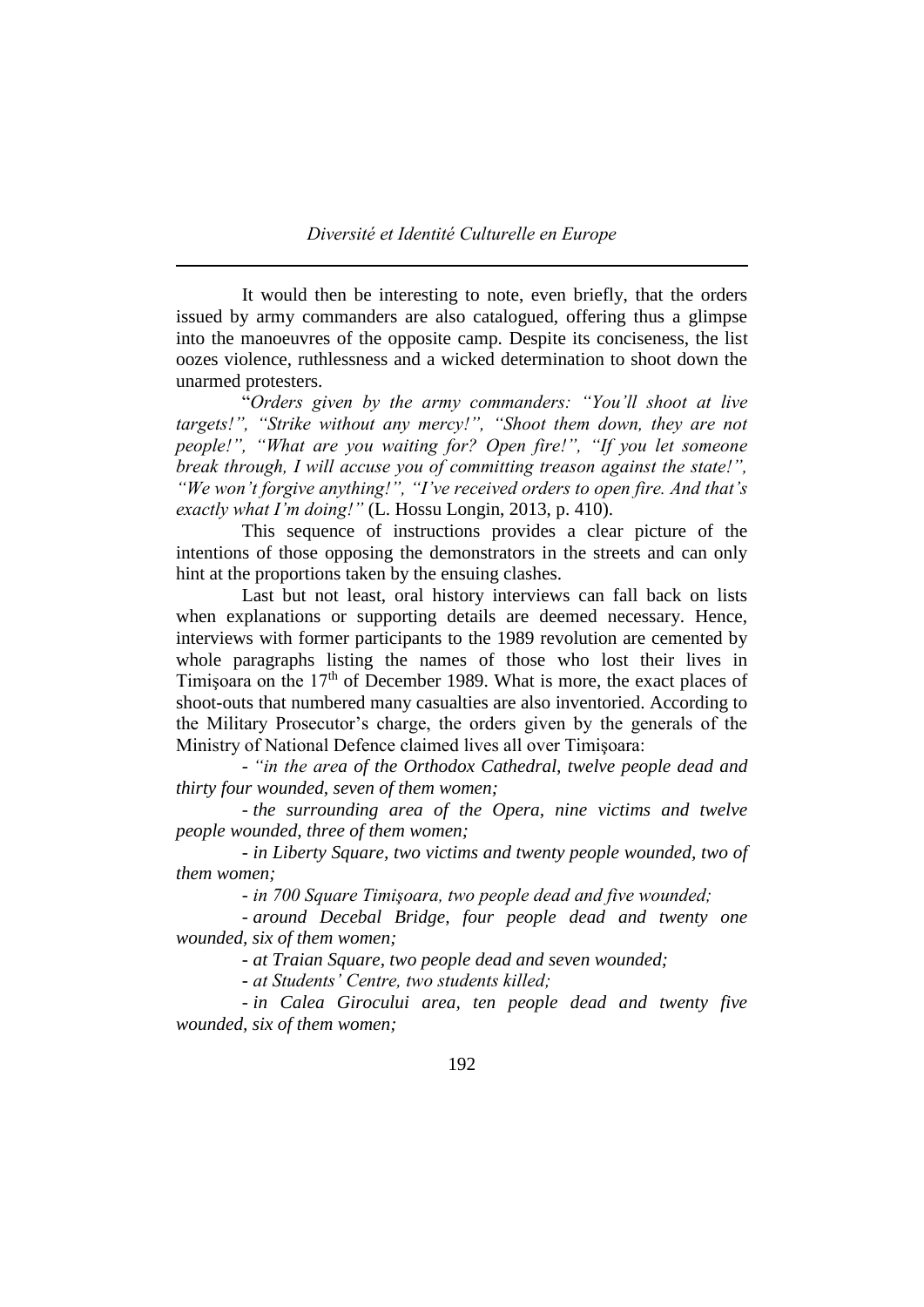*Diversité et Identité Culturelle en Europe*

- *in Calea Şagului neighbourhood, four people dead;*

- *in Calea Lipovei area, six people dead and twenty seven wounded, five of them women;*

- *on Ialomiţa street, one person dead and six wounded;*

- *in Calea Aradului area, two people fatally shot and eight wounded;*

- *in North Railway Station, one person dead and three wounded"* (L. Hossu Longin, 2013, p. 446-447).

This new list shifts attention away from people's names (that imparted a personal colour to many lists) to topography. Landmark places are mapped out, retracing thus the violent itinerary of the revolution. Unarguably, the perspective zooms out and the individual or personal story seems to be interwoven into a national one.

### **Conclusions**

The oral history interview can be unmistakably perceived as a valuable conduit for knowledge about communism in Romania. Both interviewer and interviewee seek to arrange their information into a coherent and intelligible way. Their structured accounts collate important data and articulate new patterns of knowledge.

More than that, the issue of memory is also analysed from a different perspective. It is not only the object of oral history, as people naturally resort to memory in order to recollect past episodes from their lives, but its subject as well. In other words, not only what people say (the accuracy of their information) is important, but also how they say it, why they choose to leave out certain details and include others instead. From a passive tool questioned for accuracy, memory has become an active one, examined in close detail, as it can yield significant information about the way people grade knowledge.

Last but not least, as I have shown, the oral history interviews are replete with lists mainly designed to corroborate information. As befits this historical method, emphasis is laid on individuals, and the names of those who stood up to the communists from the Carpathian Mountains are grouped together in extended lists. These lists provide information about the number of years spent in prison, causes of death or even occupation and age. As history is always about time and place, geographical elements gain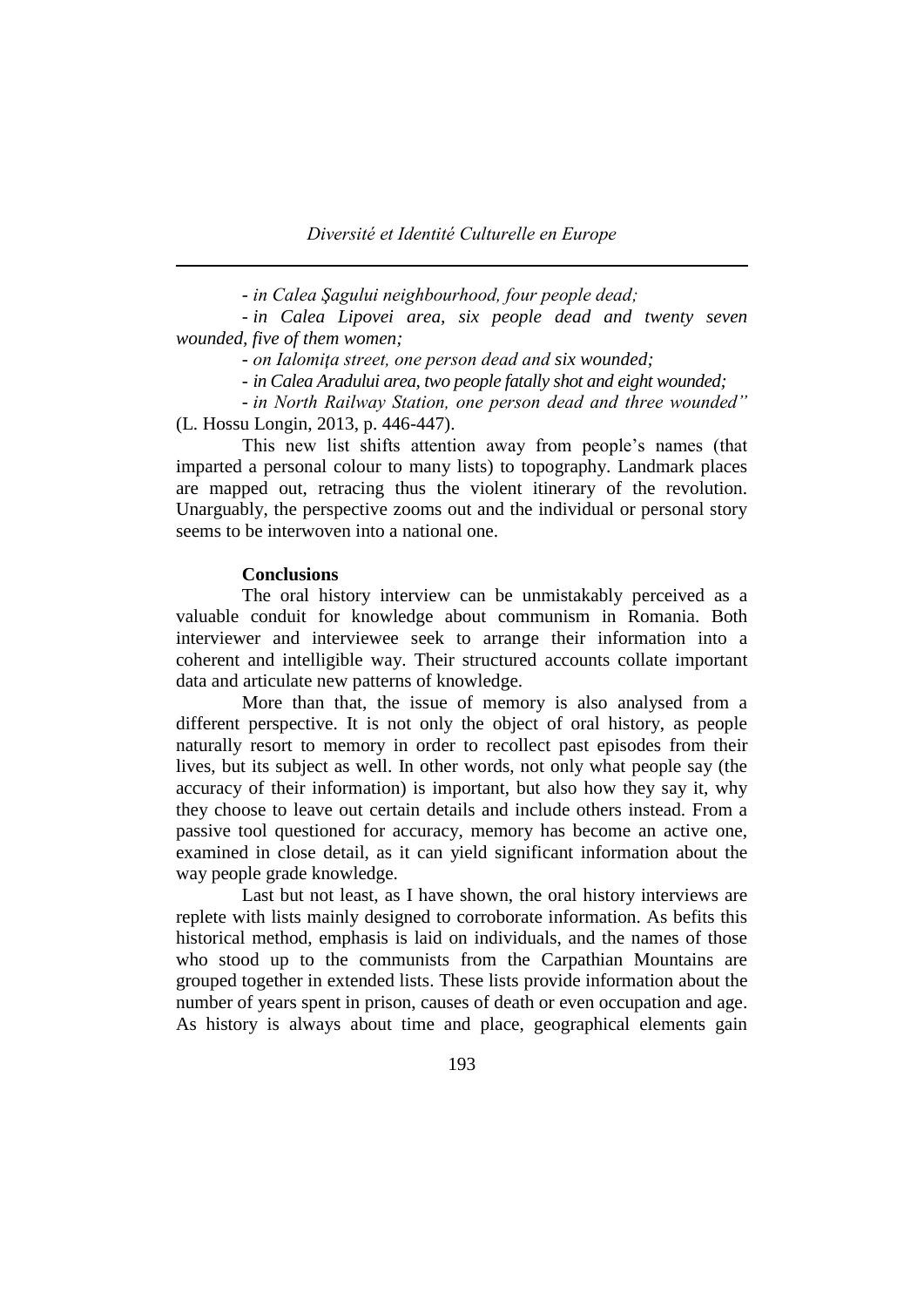salience. Names both of villages where fighters were born and of places where violent shoot-outs took place during the revolution are all carefully recorded. What is more, listing the demonstrators' slogans or the army commanders' instructions calls attention to one of the strengths of the historical interview, namely the acoustic element. Reading the sequence of slogans and orders, one might have the impression of actually listening to them or being directly involved in the recounted events.

To conclude, the oral history interview is a worthwhile method of organising knowledge about the communist experience in Romania. It is perceived as a corollary of the written historical record, or as a means to supplement or complement data, stimulate new questions and provide alternative interpretations. The interviews are complemented or validated by lists that further reinforce the human element, casting more light on people's fight, courage and call for resistance against the oppressor. They give a voice to those reduced to silence, a voice that should be heard and understood so that the scars of the past could gradually heal.

#### **Bibliography**

- \*\*\*, *What is oral history?*, available at https://www.le.ac.uk/emoha/training/no1.pdf BUDEANCĂ, C.; BODEANU, D., 2006, *Rezistenta anticomunista din România: Grupul "Capota-Dejeu" (1947-1975): marturii*, Cluj Napoca: Argonaut.
- COX, Sue, 1998, "Oral history", in: *Education 3-13,* 26(1), pp. 36-43.
- DELETANT, Dennis, 1999, *Communist terror in Romania: Gheorghiu-Dej and the Police State, 1948-1965*, London: Hurst & Company.
- HOSSU LONGIN, Iulia, 2013, *Memorialul Durerii: Intuneric si lumina*, Bucuresti: Humanitas.
- JURJU, C.; BUDEANCĂ, C., 2002, *Suferinţa nu se dă la fraţi...": mărturia Lucreţiei Jurj despre rezistenţa anticomunistă din Apuseni: (1948- 1958),* Cluj-Napoca: Dacia.
- KHANENKO-FRIESEN, N.; GRINCHENKO, G., 2015, *Reclaiming the personal: Oral history in post-socialist Europe*, London, Buffalo, Toronto: University of Toronto Press.
- MOLLOY, Peter, 2009, *The Lost World of Communism,* London: BBC Books.